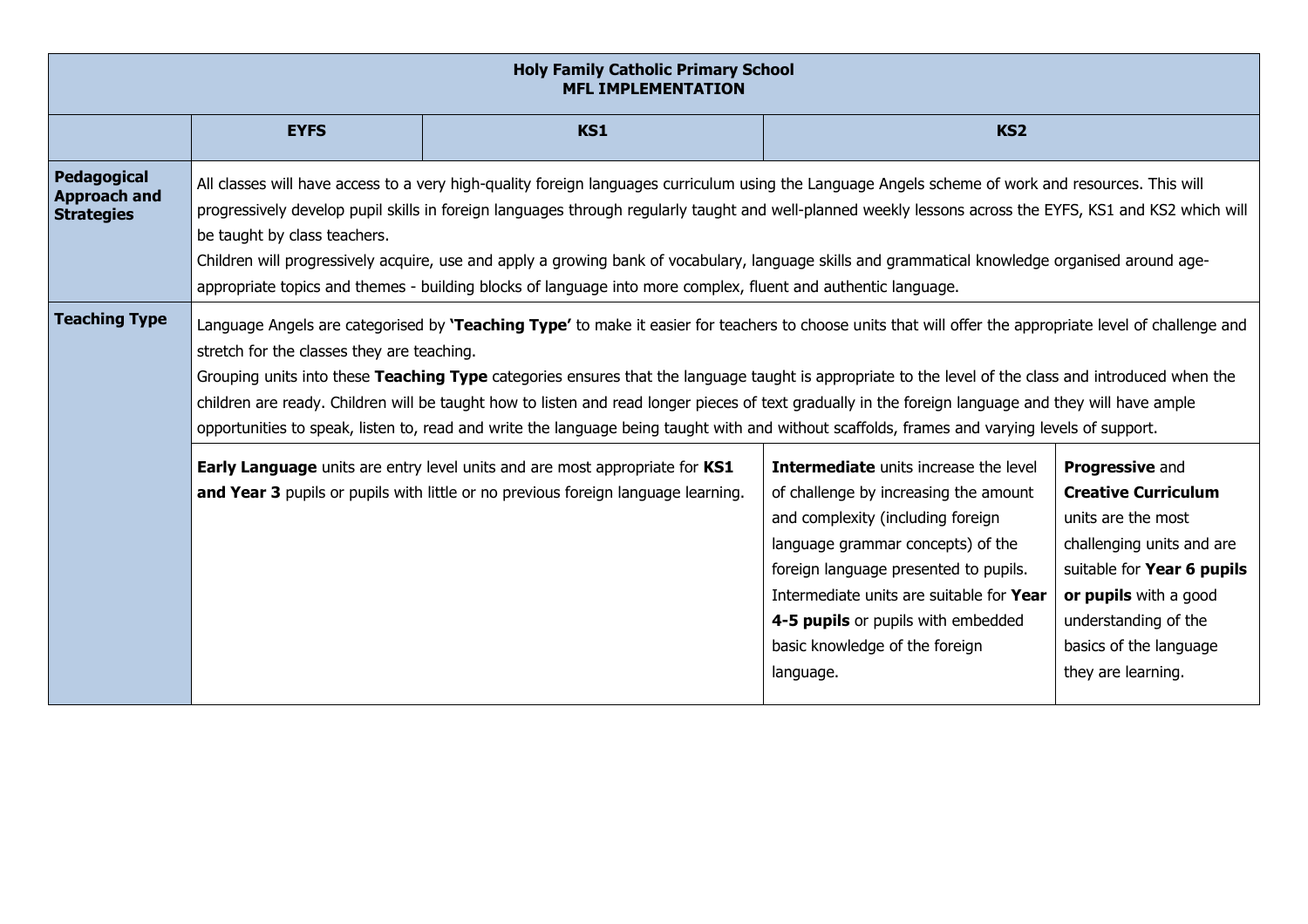| <b>Timetabling</b>                                                | Continuous provision:<br>$\bullet$<br>opportunities set up and<br>facilitated so the children<br>can apply the skills both<br>independently and<br>supported by an adult e.g.<br>French words displayed in<br>the classroom and used in<br>basic greetings etc.                                                                                                   | MFL lessons in KS1 and Year 3 following<br>$\bullet$<br>the Early Language Units and Core<br>Vocabulary lessons should be timetabled<br>for approximately 30 minutes. The key<br>learning from the lesson should be<br>repetition, practice and application. For<br>example, reciting the days of the week in<br>questioning "Who can tell me?"                                                                                                                                                                                                                                                                                                                                                                                                                                                                  | reinforced throughout the week e.g. at the<br>end of each day, before lunchtime through<br>French when lining up, counting in French,                                                                                                                                                                                          |                                                                                                                                                                                                                                                                                                             | MFL lessons for Year 4, 5 and 6 who are following Intermediate,<br>Progressive and Creative Curriculum units should be timetabled<br>for approximately 45 minutes. As in KS1 and Year 3, learning<br>from these sessions should be revisited daily and often in order to<br>embed understanding and learning. |                                                                                                                                                                                                                                                                                                              |                                                                                                                                                                                                                                                                                                                 |
|-------------------------------------------------------------------|-------------------------------------------------------------------------------------------------------------------------------------------------------------------------------------------------------------------------------------------------------------------------------------------------------------------------------------------------------------------|------------------------------------------------------------------------------------------------------------------------------------------------------------------------------------------------------------------------------------------------------------------------------------------------------------------------------------------------------------------------------------------------------------------------------------------------------------------------------------------------------------------------------------------------------------------------------------------------------------------------------------------------------------------------------------------------------------------------------------------------------------------------------------------------------------------|--------------------------------------------------------------------------------------------------------------------------------------------------------------------------------------------------------------------------------------------------------------------------------------------------------------------------------|-------------------------------------------------------------------------------------------------------------------------------------------------------------------------------------------------------------------------------------------------------------------------------------------------------------|---------------------------------------------------------------------------------------------------------------------------------------------------------------------------------------------------------------------------------------------------------------------------------------------------------------|--------------------------------------------------------------------------------------------------------------------------------------------------------------------------------------------------------------------------------------------------------------------------------------------------------------|-----------------------------------------------------------------------------------------------------------------------------------------------------------------------------------------------------------------------------------------------------------------------------------------------------------------|
| <b>Planning and</b><br>Progression<br>(see Appendix<br>$\vert 1)$ | Continuous provision:<br>$\bullet$<br>opportunities set up and<br>facilitated so the children<br>can apply the skills both<br>independently and<br>supported by an adult e.g.<br>French words displayed in<br>the classroom and used in<br>basic greetings etc.<br>Children should appreciate<br>$\bullet$<br>stories, songs, poems and<br>rhymes in the language | Holy Family Catholic Primary School has a unit planner in place which will serve as an overall 'teaching map' outlining<br>for all teachers within the school what each class in each year group will be taught and when it will be taught.<br>All year groups will start the Autumn Term by teaching a phonetics topic in line with their teaching type and ability.<br>Through the units taught, the children will aim to achieve the overarching intensions, building on previous learning.<br>Year 1<br><b>Children will:</b><br>listen attentively to<br>$\bullet$<br>spoken language and<br>show understanding<br>by joining in and<br>responding<br>$\bullet$<br>explore the patterns<br>and sounds of<br>language through<br>songs and rhymes<br>and link the spelling,<br>sound and meaning<br>of words | Year 2<br><b>Children will:</b><br>engage in<br>$\bullet$<br>conversations; ask<br>and answer<br>questions; express<br>opinions and<br>respond to those<br>of others; seek<br>clarification and<br>help<br>$\bullet$<br>speak in<br>sentences, using<br>familiar<br>vocabulary,<br>phrases and basic<br>language<br>structures | Year 3<br><b>Children will:</b><br>develop<br>$\bullet$<br>accurate<br>pronunciatio<br>n and<br>intonation so<br>that others<br>understand<br>when they<br>are reading<br>aloud or<br>using familiar<br>words and<br>phrases<br>read<br>carefully and<br>show<br>understandin<br>g of words,<br>phrases and | Year 4<br><b>Children will:</b><br>$\bullet$<br>present<br>ideas and<br>information<br>orally to a<br>range of<br>audiences<br>$\bullet$<br>describe<br>people,<br>places,<br>things and<br>actions<br>orally and in<br>writing                                                                               | Year 5<br><b>Children will:</b><br>broaden<br>$\bullet$<br>their<br>vocabulary<br>and develop<br>their ability<br>to<br>understand<br>new words<br>that are<br>introduced<br>into familiar<br>written<br>material,<br>including<br>through<br>using a<br>dictionary<br>write<br>$\bullet$<br>phrases<br>from | Year 6<br><b>Children will:</b><br>understand<br>$\bullet$<br>basic<br>grammar<br>appropriate<br>to the<br>language<br>being<br>studied,<br>including<br>(where<br>relevant):<br>feminine,<br>masculine<br>and neuter<br>forms and<br>the<br>conjugation<br>of high-<br>frequency<br>verbs; key<br>features and |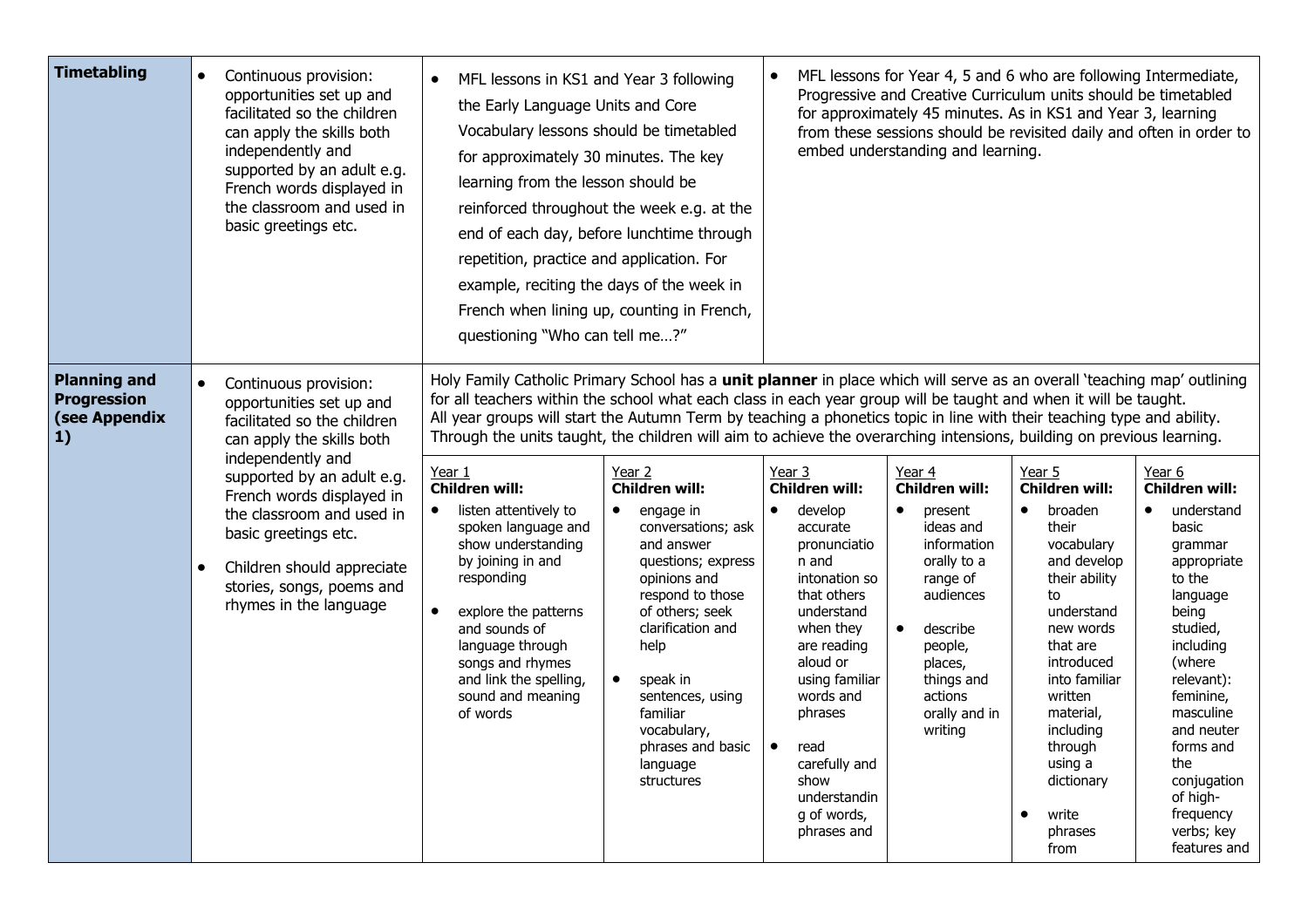|                                               |                                      |                                                                                                                                                                                                                                                                                                                                                                                                                                                                                                                                                                                                                                                                         |  | simple<br>writing |  | memory,<br>and adapt<br>these to<br>create new<br>sentences,<br>to express<br>ideas clearly | patterns of<br>the<br>language;<br>how to<br>apply these,<br>for instance,<br>to build<br>sentences;<br>and how<br>these differ<br>from or are<br>similar to<br>English.<br>develop<br>$\bullet$<br>accurate<br>pronunciatio<br>n and<br>intonation<br>so that<br>others<br>understand<br>when they<br>are reading<br>aloud or<br>using<br>familiar<br>words and<br>phrases |
|-----------------------------------------------|--------------------------------------|-------------------------------------------------------------------------------------------------------------------------------------------------------------------------------------------------------------------------------------------------------------------------------------------------------------------------------------------------------------------------------------------------------------------------------------------------------------------------------------------------------------------------------------------------------------------------------------------------------------------------------------------------------------------------|--|-------------------|--|---------------------------------------------------------------------------------------------|-----------------------------------------------------------------------------------------------------------------------------------------------------------------------------------------------------------------------------------------------------------------------------------------------------------------------------------------------------------------------------|
| <b>Grammar</b><br><b>Concepts</b><br>(French) | Not applicable for EYFS<br>$\bullet$ | Teachers will use the Grammar Grid to ensure all children are progressing their foreign language learning skills and are<br>taught the appropriate grammar at the right time in their foreign language learning journey. Grammar rules and<br>patterns will be taught by level of challenge. Grammar is integrated and taught discreetly throughout all appropriate<br>units. Teachers can also use the specific Grammar Explained units to ensure pupils are exposed to all of the<br>appropriate grammar so they are able to create their own accurate and personalised responses to complex authentic<br>foreign language questions by the end of the primary phase. |  |                   |  |                                                                                             |                                                                                                                                                                                                                                                                                                                                                                             |